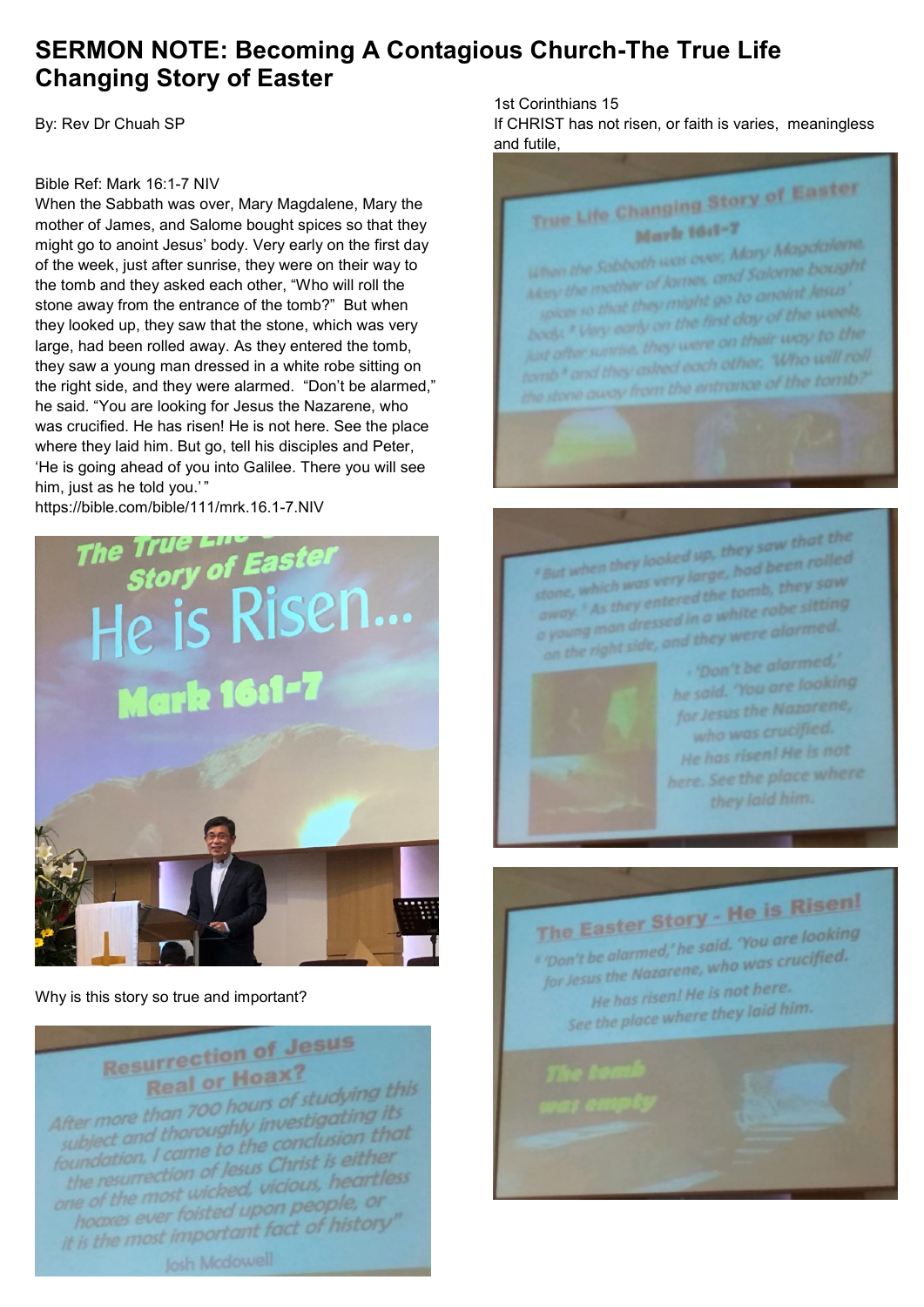

If the story is made up, why are women who had no social standing chosen to be the witness instead of men who will be better witness if it were a made up story?



If JESUS had not risen, Why all the sudden changed of lives of the disciples?





Why suddenly the disciples were with such power to heal, so bold, with courage and ability to proclaim the resurrection of JESUS. Before HE was risen, they were frightened, depressed with shaken or even shattered lives.



These all because of they were empowered by the same power that risen or LORD from death.

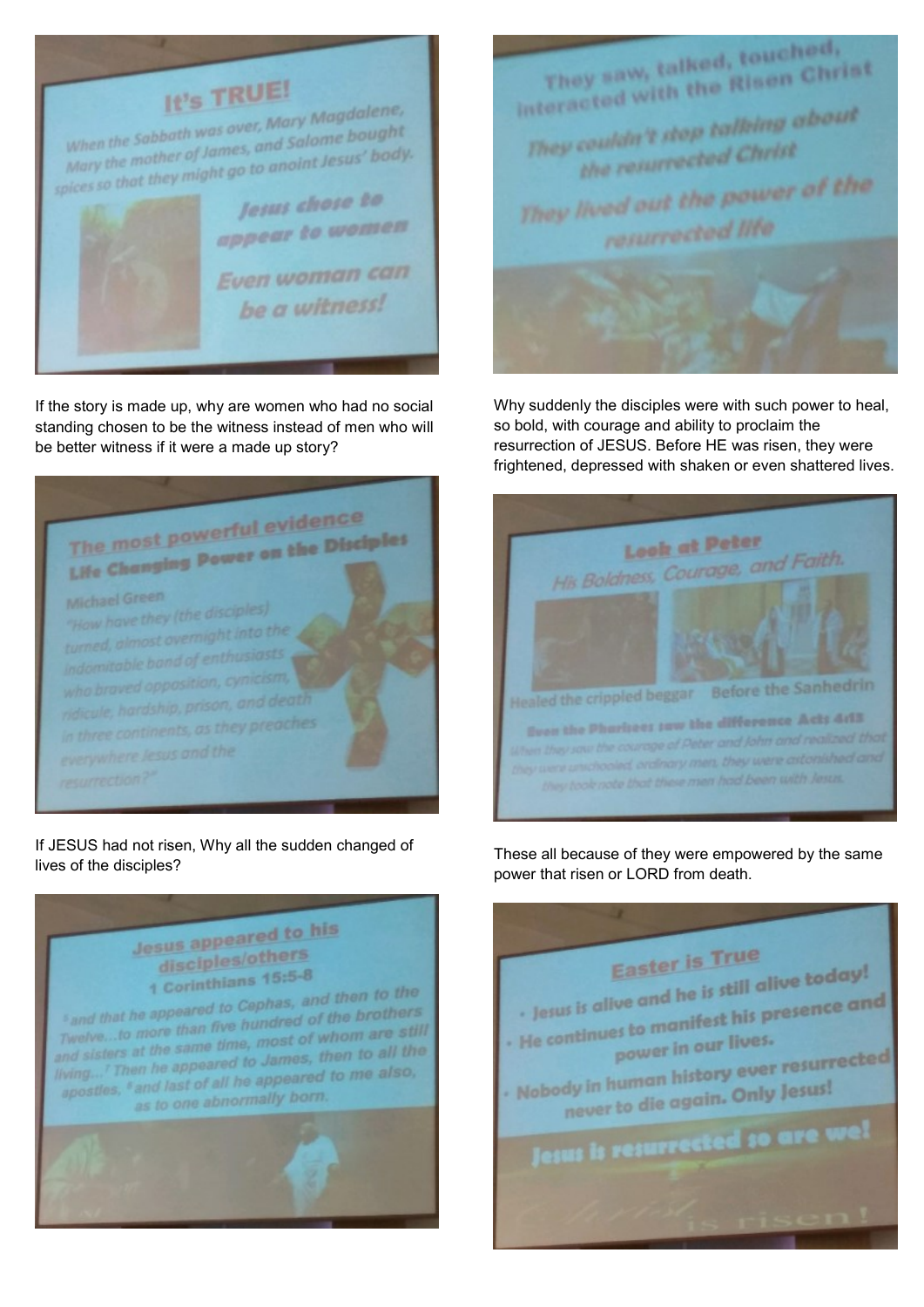## The Life Changing Power of Easter for us

John 11:25-26

I am the resurrection and the life. The one who believes in me will live, even though they die; whoever lives by believing in me will never die. Do you believe this?"

The Best Evidence

It changes everything about how you live in the present! The one who believes in me will live, even though they die;

Our spiritual death to live the new life and follow him

## Live the crucified Life!

I have been crucified with Christ. It is no longer ! who live, but Christ Who lives in me. And the life I now live in the flesh I live by faith in the Son of God, Who loved me and gave Himself for me.

Golotions 9:20



We need the forgiveness from GOD We need the peace, HIS blessings to live a full life And know the purpose of life



# We live with the heavenly perspective

Colossiant 3:1-4 Since, then, you have been raised with Christ, set your hearts on things above, where Christ is, seated at the right hand of God, <sup>a</sup> Set your minds on things above, not on earthly things.<sup>8</sup> For you died, and your life is now hidden with Christ in God. . When Christ, who is your life, appears, then you also will

appear with him in glory.